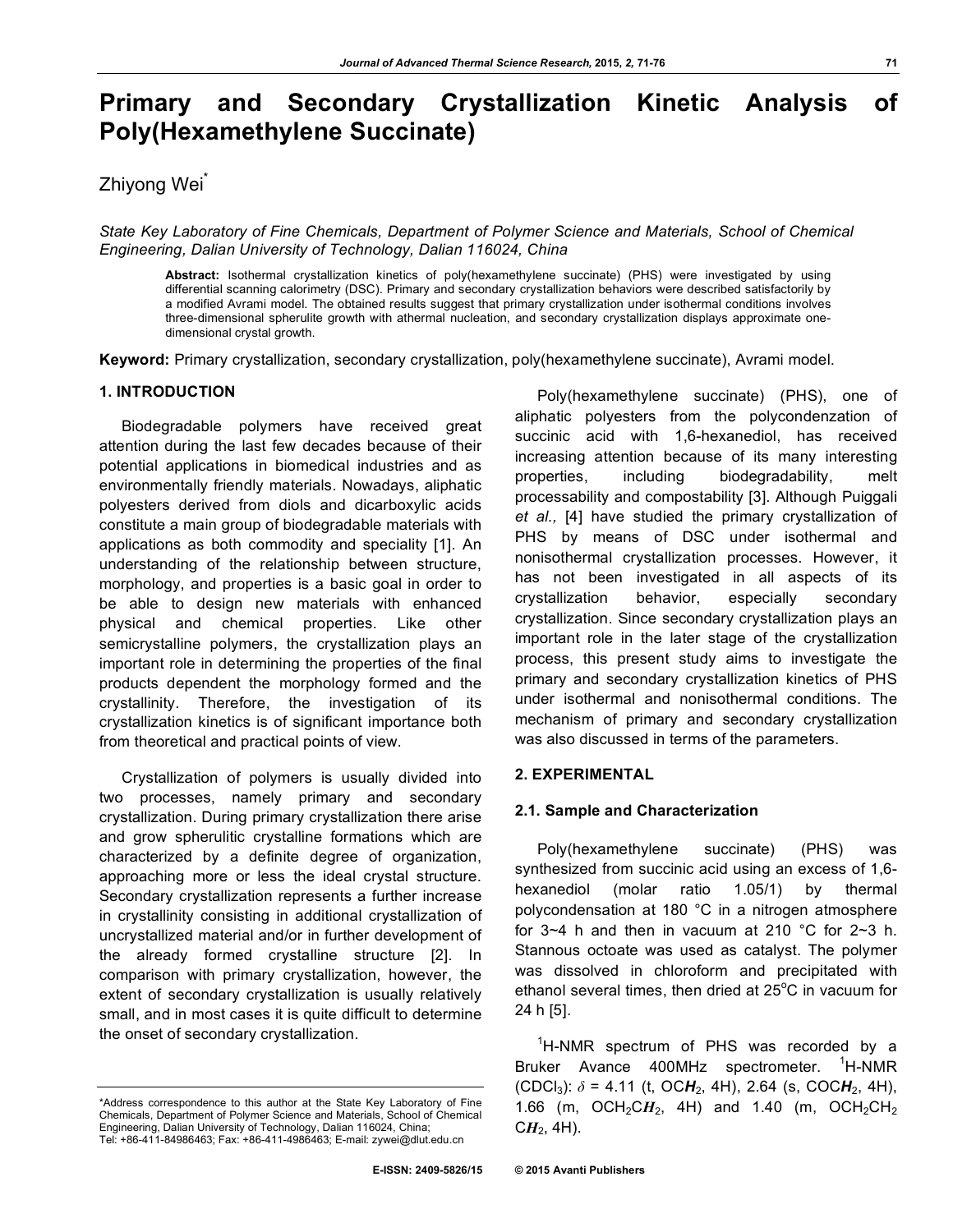The molecular weight and its distribution of PHS were measured by gel permeation chromatography (GPC) on a Waters 1515 HPLC system using tetrahydrofuran as eluent at a flow rate of 1.0mL/ min at 25°C. Number and weight average molecular weights of 18700 and 32800 g/mol, respectively, were calculated using polystyrene standards.

Isothermal crystallization processes of PHS from the melt state were performed on a differential scanning calorimeter (Mettler Toledo DSC1) under a nitrogen purge. Samples (ca. 5 mg) were heated rapidly to 100 °C for 5 min to eliminate any thermal or mechanical history, and then cooled rapidly to the designated crystallization temperatures for isothermal crystallization. The exothermal curves of the heat flow as a function of time during the isothermal crystallization were recorded for later analysis.

#### **3. THEORY AND METHOD**

The Avrami equation is usually used for the description of crystallization kinetics in polymers on the basis of the isotherm of DSC [6]:

$$
X_{t} = \frac{\int_{0}^{t} \left(\frac{dH}{dt}\right) dt}{\int_{0}^{\infty} \left(\frac{dH}{dt}\right) dt} = 1 - \exp\left(-kt^{n}\right)
$$
(1)

Where d*H*/d*t* is the heat flow rate of a DSC exotherm, *X <sup>t</sup>* is the crystallinity at the time *t*, *k* is the crystallization rate constant, and *n* is the Avrami exponent which contains information on nucleation and growth geometry.

As discussed previously, the crystallization process in polymers is not only based on the geometric growth of spherulites (primary crystallization), but also on a perfection process inside of them (secondary crystallization), which accounts for the deviation of linearity based on Avrami equation. Accordingly, several authors have proposed to modify the original Avrami theory to describe the secondary crystallization processes of PE, PEO, PEEK, PEA, PET, PBT, PTT, PA1212 [7-17].

Hillier [7] has proposed a model to calculate the overall crystallinity as a sum of two Avrami functions. The first one is a normal Avrami function while the second part is a first-order process with an Avrami form. That is, this model described the secondary crystallization on basis of the assumption of Avrami

exponent is a constant and always equals 1. The mechanism of this secondary crystallization is usually interpreted in terms of an increase in lamellar thickness, perfection of the crystals, or formation of the secondary lamellar stacks, which obey a first-order low. Despite this model shows a better fit than the Avrami equation to some crystallization isotherms, the imposed invariable Avrami exponent seems quite arbitrary, since the actually fitted Avrami exponent in many cases is not integral but fractional.

Velisaris and Seferis [9] proposed a series-parallel Avrami model to consider secondary crystallization by describing the time dependence of crystallization degree as a linear combination of two Avrami expressions:

$$
X_{t} = \omega_{p} \left( 1 - \exp\left( -k_{p} t^{n_{p}} \right) \right) + \omega_{s} \left( 1 - \exp\left( -k_{s} t^{n_{s}} \right) \right)
$$
 (2)

Where the subscript p indicates the primary crystallization and the subscript s indicates the secondary crystallization;  $n_p$  and  $n_s$  are the Avrami exponents,  $k_p$  and  $k_s$  are the rate constants, and  $\omega_p$ and  $\omega_{s}$  are the mass fractions, in all cases for the primary and secondary crystallization, respectively. It is apparent that  $\omega_{p} + \omega_{s} = 1$ . This model can describe the whole crystallization process including secondary crystallization. However, the main limitation of this model is on the assumption that primary crystallization and the secondary one occur simultaneously.

Verhoyen *et al*. [13] took into account the defect of this model and extended it to be a new one:

$$
X_{t} = \omega_{\rm p} \left( 1 - \exp \left( -k_{\rm p} (t - t_{0,\rm p})^{n_{\rm p}} \right) \right) + \omega_{\rm s} \left( 1 - \exp \left( -k_{\rm s} (t - t_{0,\rm s})^{n_{\rm s}} \right) \right)
$$
(3)

Because the secondary crystallization is certainly occurring well after the primary one, the induction time of the secondary crystallization,  $t_{0.8}$ , is longer than that of the primary one,  $t_{0, p}$ . But it is still difficult to obtain the kinetics parameters by fitting the experimental data with this model unless the values of  $t_{0, p}$  and  $t_{0, s}$  can be predetermined.

Generally, spherulites grow outward in the primary crystallization process. In most cased the secondary process starts when the specimen is completely filled with spherulites, thus it can be treated as a separated analogue from the primary process [15]. In the present study, it is assumed that the secondary crystallization process occurs once the primary process is completed and the secondary crystallization also can be described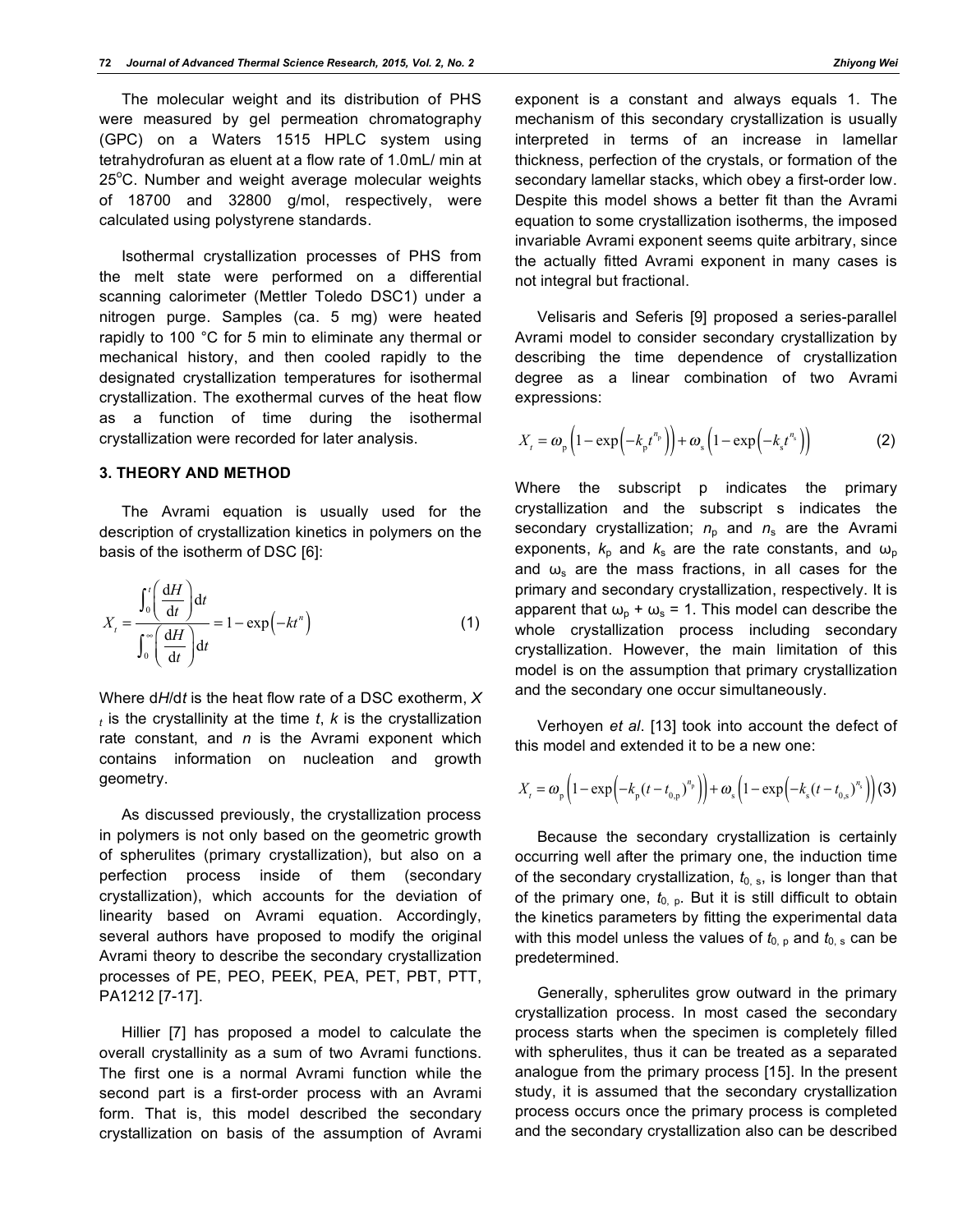by Avrami model. As in the studies by Velisaris [9], Verhoyen [13], and Ye [15], the time dependences of crystallinity in the primary and secondary processes are given as:

$$
X_{p,t} = \frac{\int_0^t \left(\frac{dH}{dt}\right) dt}{\int_0^{t_{p,\text{end}}} \left(\frac{dH}{dt}\right) dt} = 1 - \exp\left(-k_p t^{n_p}\right)
$$
(4)

$$
X_{\rm s,t} = \frac{\int_{t_{\rm p, end}}^{t - t_{\rm p, end}} \left(\frac{\mathrm{d}H}{\mathrm{d}t}\right) \mathrm{d}t}{\int_{t_{\rm p, end}}^{\infty} \left(\frac{\mathrm{d}H}{\mathrm{d}t}\right) \mathrm{d}t} = 1 - \exp\left(-k_{\rm s}\left(t - t_{\rm p, end}\right)^{n_{\rm s}}\right) \tag{5}
$$

Where  $t_{p,\text{end}}$  is the time at which the primary process finishes and the secondary one starts.

Furthermore,  $X_{p,\text{end}}$ , the crystallinity at the end of the primary process, and *X*s, the total crystallinity developed in the secondary one can be expressed as

$$
X_{\text{p,end}} = \frac{\int_0^{t_{\text{p,end}}} \left(\frac{\mathrm{d}H}{\mathrm{d}t}\right) \mathrm{d}t}{\int_0^{\infty} \left(\frac{\mathrm{d}H}{\mathrm{d}t}\right) \mathrm{d}t}
$$
(6)

$$
X_{\rm s} = \frac{\int_{t_{\rm p, end}}^{\infty} \left(\frac{\mathrm{d}H}{\mathrm{d}t}\right) \mathrm{d}t}{\int_{0}^{\infty} \left(\frac{\mathrm{d}H}{\mathrm{d}t}\right) \mathrm{d}t}
$$
(7)

Where  $X_{p,\text{end}} + X_s = 1$ . Then, combination with Equations 1, 6 and 7, Equations 4 and 5 are reduced to

$$
X_{\mathbf{p},t} = X_{\mathbf{p},\text{end}} \left( 1 - \exp\left( -k_{\mathbf{p}} t^{n_{\mathbf{p}}} \right) \right) \tag{8}
$$

$$
X_{s,t} = X_{p,\text{end}} + X_s \left( 1 - \exp\left( -k_s \left( t - t_{p,\text{end}} \right)^{n_s} \right) \right)
$$
(9)

This model can obtain the Avrami kinetic parameters of the primary and secondary crystallization processes of polymers from the crystallinity data. The model also gives the crystallinity  $X_t$  at actual crystallization time  $t$ developed from the two consecutive crystallization processes. However, the time at which the primary process finishes and the secondary one starts,  $t_{p,\text{end}}$  is needed to be predetermined. It is very important to identify the primary and the secondary processes. In the present paper, we define the critical time of  $t_{p,\text{end}}$  as the time at which the inflection point in the Avrami plot is located.

#### **4. RESULTS AND DISCUSSION**

Isothermal crystallization kinetics of PHS was investigated by differential scanning calorimetry (DSC) at different temperature intervals. Figure **1** shows the isothermal crystallization exotherms of PHS at 30, 35 and  $40^{\circ}$ C. As the isothermal crystallization temperature  $(T_c)$  increases, the exothermic peak becomes broader and shifts to a longer crystallization time. The development of the relative crystallinity  $X_t$  as a function of time is also shown in Figure **2**. It shows that with increasing crystallization temperature, the crystallization rate of PHS decreases and it requires a longer time to achieve the completion of crystallization. The conventional Avrami plot of  $ln[-ln(1 - X_t)]$ versus ln*t* (from Equation 1) did not yield a single straight line, as shown in Figure **3**. Evidently, each curve has an inflection and this was attributed to the occurrence of secondary crystallization, which can



**Figure 1:** DSC exotherms of isothermal crystallization of PHS at indicated temperatures.



**Figure 2:** Relative degree of crystallinity with time of PHS for isothermal crystallization at different temperatures.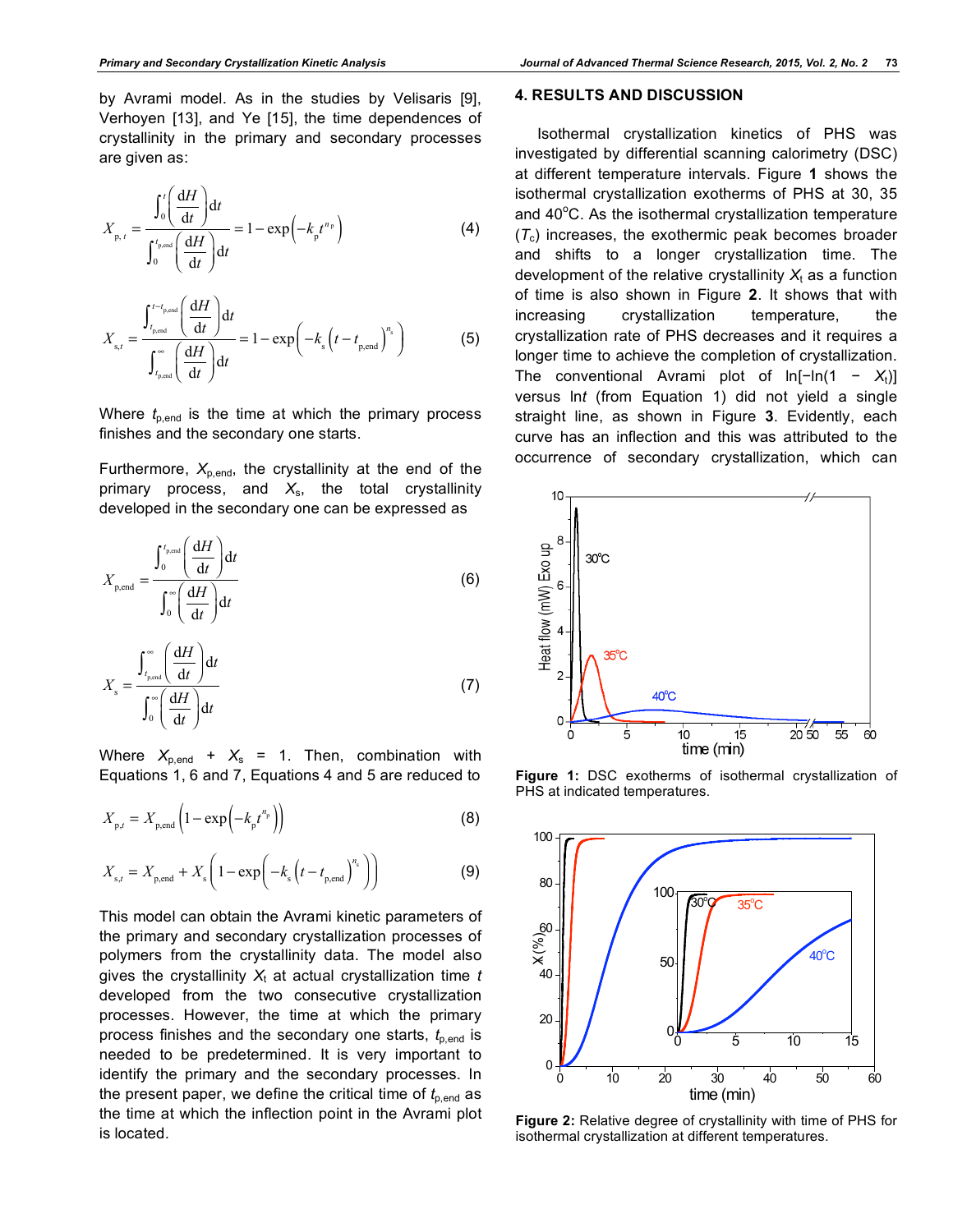

**Figure 3:** Avrami plots of  $In[-In(1-X<sub>t</sub>)]$  versus  $Int$  of PHS for isothermal crystallization at different temperatures.



**Figure 4:** Determination of the critical point between primary and secondary crystallization at 35◦C.

usually be identified by deviation of an Avrami plot at the later stage [18]. As shown in a representative Figure **4**, the primary and secondary crystallization processes occurred consecutively and were separated at a critical time of  $t_{p,\text{end}}$ , when a sudden change in the Avrami exponent from ca. 2.7 to 0.8 appeared. Accordingly, the critical crystallinity,  $X_{p,\text{end}}$ , which is also indicative for the completion of the primary crystallization, was directly obtained from the crystallinity curve at the corresponding critical time of  $t_{p,\text{end}}$ . The resulting values of  $t_{p,\text{end}}$  and  $X_{p,\text{end}}$  at different crystallization temperatures are listed in Table **1**. The

results indicated that the onset time of PHS secondary crystallization increased with crystallization temperature, and the secondary processes started after the crystallization almost was completed (the total crystallinity was up to 95%).

Furthermore, the Avrami kinetics analyses of the primary crystallization by Equation 8 and the secondary crystallization by Equation 9 are shown in Figure **5** and Figure **6**, respectively. The Avrami parameters for



**Figure 5:** Avrami analysis for primary crystallization of PHS at different temperatures.



**Figure 6:** Avrami analysis for secondary crystallization of PHS at different temperatures.

**Table 1: Avrami Parameters for Primary and Secondary Crystallization During Isothermal Crystallization of PHS**

| $T_c(^{\circ}C)$ | $t_{p, end}(min)$ | $X_{p, end}(%)$ | $n_{\rm p}$ | $n_{p}$ | $t_{p,1/2}$ (min) | $n_{\rm s}$ | Ŀ<br>$n_{\rm s}$ | $t_{s,1/2}$ (min) |
|------------------|-------------------|-----------------|-------------|---------|-------------------|-------------|------------------|-------------------|
| 30               | 0.98              | 95              | 2.5         | 3.267   | 0.54              | 0.8         | 3.935            | 0.10              |
| 35               | 3.32              | 95              | 2.7         | 0.124   | 1.89              | 0.8         | 1.387            | 0.43              |
| 40               | 21.13             | 95              | 2.3         | 0.004   | 9.30              | 0.9         | 0.172            | 4.70              |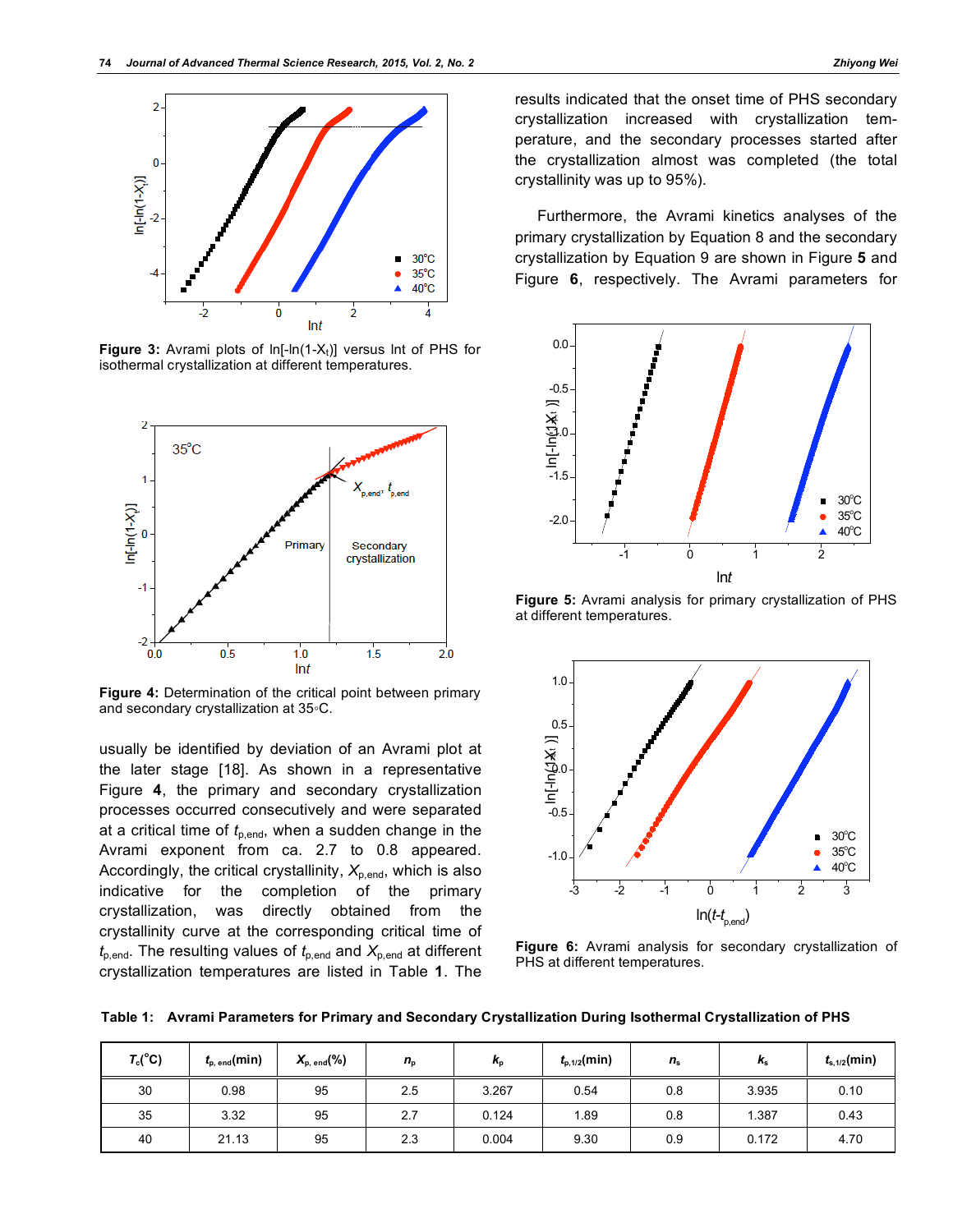primary and secondary crystallization processes are listed in Table **1**. The values of the linear correlation coefficients R are larger than 0.998, which indicate that the experimental data fits the model very well. Good linear dependences were obtained with each curve in both processes. As shown in Table **1**, the crystallization rate constant *k* in the primary crystallization and the secondary crystallization decreases as the crystallization temperature increases. And more, the value of  $k<sub>s</sub>$  in the secondary crystallization is higher than that of  $k<sub>p</sub>$  in the primary crystallization at the identical crystallization temperature. More importantly, the Avrami exponent  $n<sub>p</sub>$  values of the primary process were in the range between 2.3 and 2.7 with the average value being 2.5, which suggests a threedimensional spherulite growth with predetermined (heterogeneous) nucleation since the  $n<sub>o</sub>$  value is close to 3. The results are consistent with other studies on PHS crystallization [4, 5]. From Table **1** it can be seen that the  $n_s$  values of the secondary process were limited in a narrow range from 0.8 to 0.9, being close to 1.0. This is the typical characteristic of Avrami exponent of the secondary crystallization, which obeys a first-order law [7]. It could be interpreted in terms of the nature of the secondary crystallization including the thickening of lamellae, perfection of the crystals, or growth of defective crystallites [18]. This may be an interesting topic for the further study of the nature of the secondary crystallization in polymer crystallization. According to the Avrami theory, the changing of Avrami exponent from about 3 to about 1 indicates that the crystallization mechanism shifts from three-dimensional spherulite growth to one-dimensional crystal growth, which grows in a lower dimension between the fibrillar structure during secondary crystallization because of impingement and confinement of spherulite [15].

## **CONCLUSIONS**

Isothermal melt-crystallization kinetics of PHS was investigated by DSC. The primary and secondary crystallization were successfully described by a modified Avrami model. The critical crystallinity of the onset secondary crystallization of PHS is determined almost at 95%. The primary crystallization is found to be three-dimensional spherulite growth with athermal nucleation, and the secondary crystallization is close one-dimensional crystal growth.

#### **REFERENCE**

[1] Pan P and Inoue Y. Polymorphism and isomorphism in biodegradable polyesters. Prog Polym Sci 2009; 34: 605- 640.

http://dx.doi.org/10.1016/j.progpolymsci.2009.01.003

- [2] Rybnikar F. Mechanism of secondary crystallization in polymers. J Polym Sci Part A 1963; 1: 2031-2038.
- [3] Gesti S, Casas M and Puiggali J. Crystalline structure of poly(hexamethylene succinate) and single crystal degradation studies. Polymer 2007; 48: 5088-5097. http://dx.doi.org/10.1016/j.polymer.2007.06.057
- [4] Franco L and Puiggali J. Crystallization kinetics of poly(hexamethylene succinate). Eur Polym J 2003; 39: 1575- 1583. http://dx.doi.org/10.1016/S0014-3057(03)00066-1
- [5] Wei Z, Zhou C, Yu Y and Li Y. Poly(hexamethylene succinate) copolyesters containing phosphorus pendent group: Retarded crystallization and solid-state microstructure. Polymer 2015; 71: 31-42. http://dx.doi.org/10.1016/j.polymer.2015.06.051
- [6] Avrami MJ. The kinetics of phase change. II J Chem Phys 1940; 8: 212-224. http://dx.doi.org/10.1063/1.1750631
- [7] Hillier IH. Modified Avrami equation for the bulk crystallization kinetics of spherulitic polymers. J Polym Sci Part A 1965; 3: 3067-3078.
	- http://dx.doi.org/10.1002/pol.1965.100030902
- [8] Price FP. A phenomenological theory of spherulitic crystallization: primary and secondary crystallization processes. J Polym Sci Part A 1965; 3: 3079-3086. http://dx.doi.org/10.1002/pol.1965.100030903
- [9] Velisaris CN and Seferis JC. Crystallization kinetics of polyetheretherketone (PEEK) matrices. Polym Eng Sci 1986; 26: 1574-1581. http://dx.doi.org/10.1002/pen.760262208
- [10] Foks J, Haponiuk JT and Luszczek M. Primary and secondary crystallization of poly(ethylene adipate). J Therm Anal 1995; 43: 309-313. http://dx.doi.org/10.1007/BF02635999
- [11] Hinrichs V, Kalinka G and Hinrichsen G. An Avrami-based model for the description of the secondary crystallization of polymers. J Macromol Sci-B Phys 1996; 35: 295-302. http://dx.doi.org/10.1080/00222349608220382
- [12] Woo EM and Yau SN. Two-stage crystallization kinetics modeling of a miscible blend system containing crystallizable poly(butylene terephthalate). Polym Eng Sci 1998; 38: 583- 589. http://dx.doi.org/10.1002/pen.10221
- [13] Verhoyen O, Dupret F and Legras R. Isothermal and nonisothermal crystallization kinetics of polyethylene terephthalate: mathematical modeling and experimental measurement. Polym Eng Sci 1998; 38: 1594-1610. http://dx.doi.org/10.1002/pen.10330
- [14] Ren M, Song J, Zhao Q, Li Y, Chen Q, Zhang H and Mo Z. Primary and secondary crystallization kinetic analysis of nylon 1212. Polym Int 2004; 53: 1658-1665. http://dx.doi.org/10.1002/pi.1490
- [15] Xu Y, Ye S-R, Bian J and Qian J-W. Crystallization kinetics analysis of poly(trimethylene terephthalate) including the secondary crystallization process. J Mater Sci 2004; 39: 5551-5555.

http://dx.doi.org/10.1023/B:JMSC.0000039285.56017.c6

[16] Xu Y, Shang S, Huang J and Wan S. Two-stage crystallization kinetics equation and nonisothermal crystallization analyses for PTEG and filled PTEG. J Mater